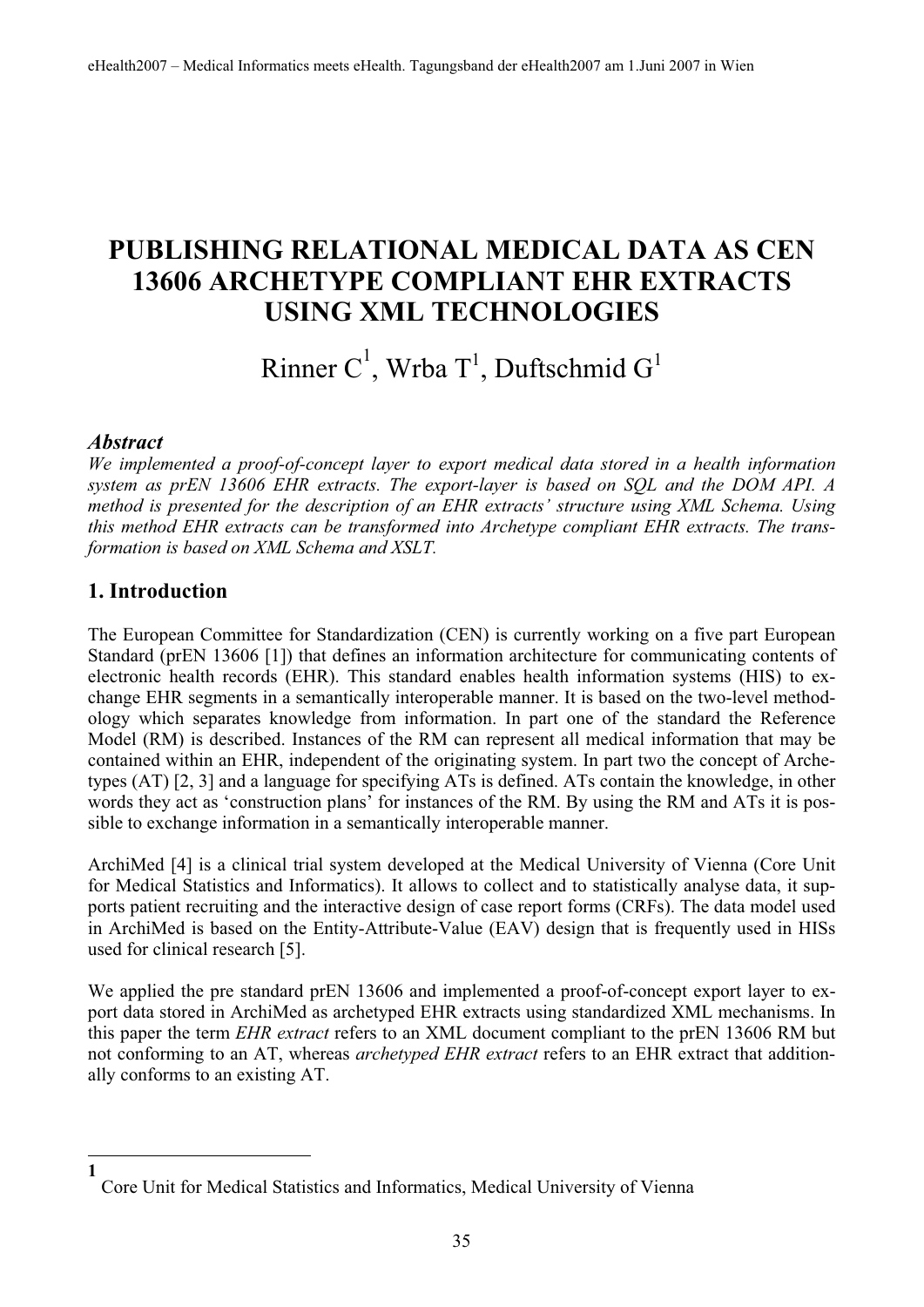In [6] a self-made schema is used to export existing medical data. Our export-layer is based on XML Schema and tries to use standard XML mechanism to create archetyped EHR extracts. In [7] a similar approach is used to export data from another two-level modelled information system.

#### **2. Methods**

We propose to divide the publishing of archetyped EHR extracts into two steps, see figure 1.



**Figure 1: Two level publishing of archetyped EHR extracts** 

In the first step we publish the data needed from ArchiMed as EHR extract. Mapping the structure of CRFs to classes in the RM allows to generically publish medical data collected by means of any CRF as EHR extract. Publishing the data as an instance of the RM ensures that all data, independent of the originating system, can be represented as an XML document.

In the second step, the EHR extract that reflects the structure of the CRF is transformed into an archetyped EHR extract. By conforming to an AT the EHR extract is semantically interoperable and can easily be shared between different HISs. The transformation is done using Extensible Stylesheet Language Transformation (XSLT) scripts.

Since manual creation of the XSLT scripts is highly laborious we use a mapping tool [8]. It allows the mapping of XML documents by visually associating the components of their underlying XML Schemas. Due to the *unique particle attribution* however it is not possible to create an XML Schema that fully describes the structure of an archetyped EHR extract [9]. It is not possible to restrict the substructure of two XML elements at the same hierarchy level within an XML Schema if they have the same tag name (e.g. two XML elements with the tag name <ELEMENT>, one containing a systolic blood pressure and the other a diastolic blood pressure). We avoided this restriction by creating "virtual" subclasses of those record components that are referred to within the AT. These classes are virtual in the sense that their only purpose is to allow an XML Schema representation of an AT. In the final step of the publishing process, the XML elements that instantiate the virtual subclasses are typecasted back to the corresponding superclasses. Thus, the virtual subclasses only appear temporarily during the transformation process, the finally published archetyped EHR extract of course refers to the original RM classes.

The virtual subclasses are named after their superclasses concatenated with the name defined in the AT without spaces and camel-back notation. Naturally the subclasses inherit all the attributes and relations. An example of this so called "extended Reference Model" can be seen in figure 2. The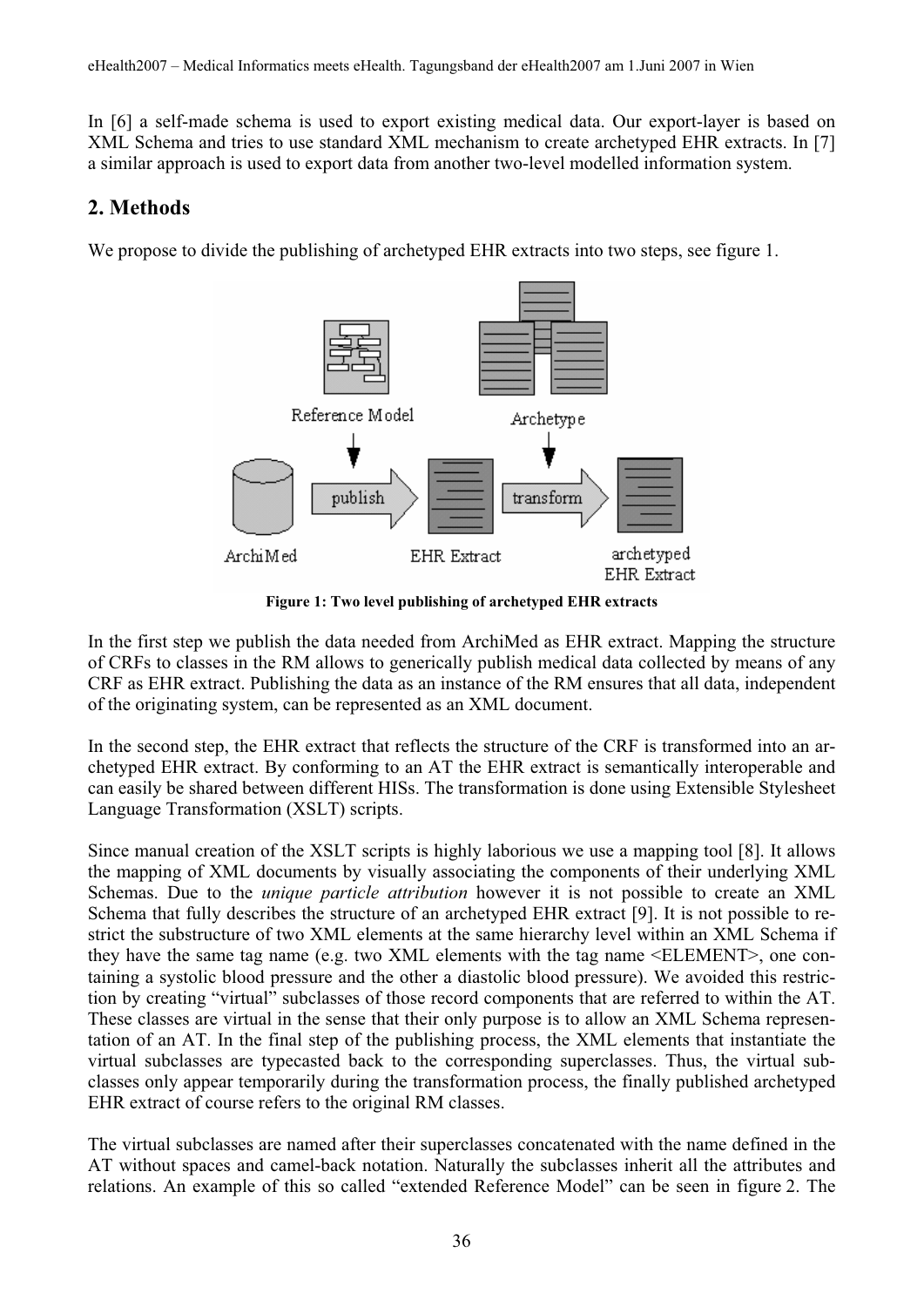original RM classes are shown in gray, the classes in black are the virtual subclasses. The extended RM also contains virtual subclasses for each component of the published CRF to allow pinpointing the sources for the following mapping process.

By referring to the virtual subclasses of the extended RM we can now create two XML Schemas

- that precisely specify the structure of the EHR extract respective the archetyped EHR extract, and
- for which a mapping can be defined as the basis of the transformation process depicted in figure 1.



**Figure 2: extended Reference Model** 

An EHR extract that refers to the extended RM is in the following called *extended EHR extract.* 

The XML Schemas describing the extended EHR extract and the extended archetyped EHR extract can be visually mapped and result in the generation of the needed XSLT script. This XSLT script can then be applied to the extended EHR extract. By renaming the tags corresponding to virtual subclasses in the resulting extended archetyped EHR extract to the names of their superclasses (e.g. 'ELEMENT'), the final archetyped EHR extract is created.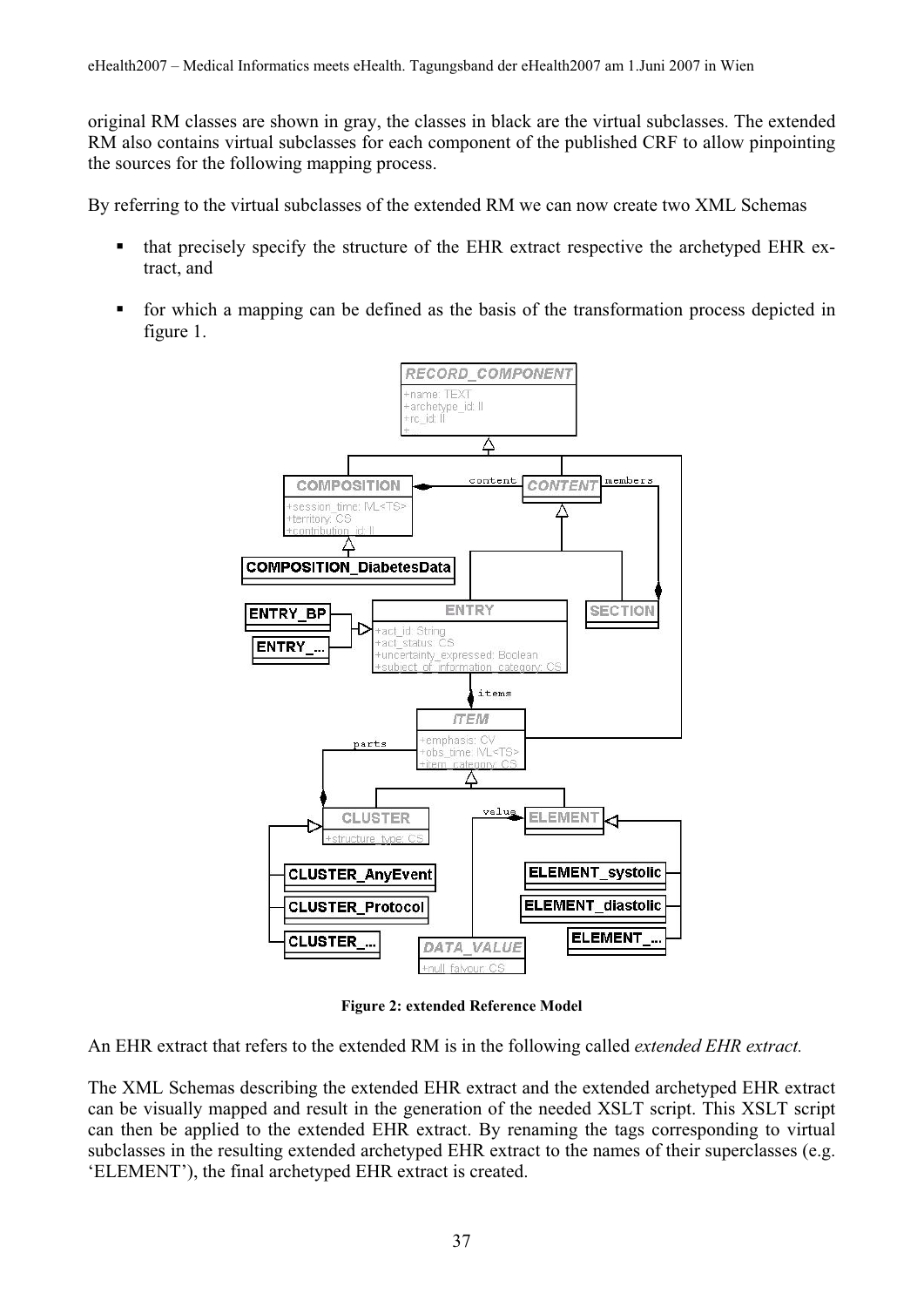### **3. Results**

An existing SECTION Archetype called "private diabetes data" [10] consisting of five ENTRYs (blood pressure, laboratory-glucose, heart-rate pulse, body weight, dimensions and physical activity) modelled in the Archetype Description Language (ADL) [1] was used. Our scenario assumes that EHR extracts have to be compliant to predefined ATs to simulate the use of existing official ATs to enable semantic interoperability.

We developed PL/SQL procedures in ArchiMed's Oracle® database engine to retrieve the data originating from the corresponding CRFs as EHR extracts as well as extended EHR extracts. The procedure uses the Structured Query Language (SQL) and the Document Object Model (DOM) API in combination with the structural information from the RM. The structure used within CRFs was mapped to classes of the RM according to the schema shown in table 1. The EAV design of the database simplified the implementation of a generic export.

#### **Table 1: Mapping of concepts in ArchiMed to classes in the Reference Model**

| ArchiMed    | Reference Model     |
|-------------|---------------------|
| <b>CRFs</b> | <b>COMPOSITIONS</b> |
| Pages       | <b>SECTIONs</b>     |
| Tables      | <b>CLUSTERs</b>     |
| Entries     | <b>ELEMENTs</b>     |

The XML Schema describing the extended archetyped EHR extract has to be built manually using the knowledge stored in the AT and the information from the RM. All obligatory attributes from the RM such as *rc* id, *name* and the structure prescribed by the AT are manifested in this XML Schema.

Mapping the XML Schemas of the two extended EHR extracts was done using a mapping tool [8]. In cases where the AT specifies additional structures (e.g., SECTION to further structure the EHR extract) they were created in a separate XML document and also used in the mapping process. The resulting XSLT was applied to the extended EHR extract. For the moment renaming the subclasses to get an EHR extract from the extended EHR extract is done manually.

To be able to trace back an EHR extract and single RECORD\_COMPONENTs (RCs) to their origin in the database we assign an object identifier (OID) to every table of the ArchiMed EAV modelbased database. Additionally, we use the unique keys and the *version-ids* from ArchiMed's version trail to generate the Instance Identifier (II) used in the RC's id.

If data needed to create an archetyped EHR extract is scattered to different CRFs, their content is compiled to the same generic EHR extract into separate COMPOSITIONs. The selection of the needed data is done during the XSLT script generation process.

#### **4. Discussion**

Using the extended RM allows XML Schema to describe the structure of EHR extracts. By using XML Schema it is possible to take advantage of the experience gained with XML technologies and existing XML tools can be applied. A shortcoming of XML Schema is that it is not capable to constrain values within EHR extracts to the same extent as ATs. As an example, constraints that involve more than one extract elements (e.g., systolic pressure should be  $\geq$  diastolic pressure) can be represented by means of the ASSERTION class within an AT but cannot be expressed within an